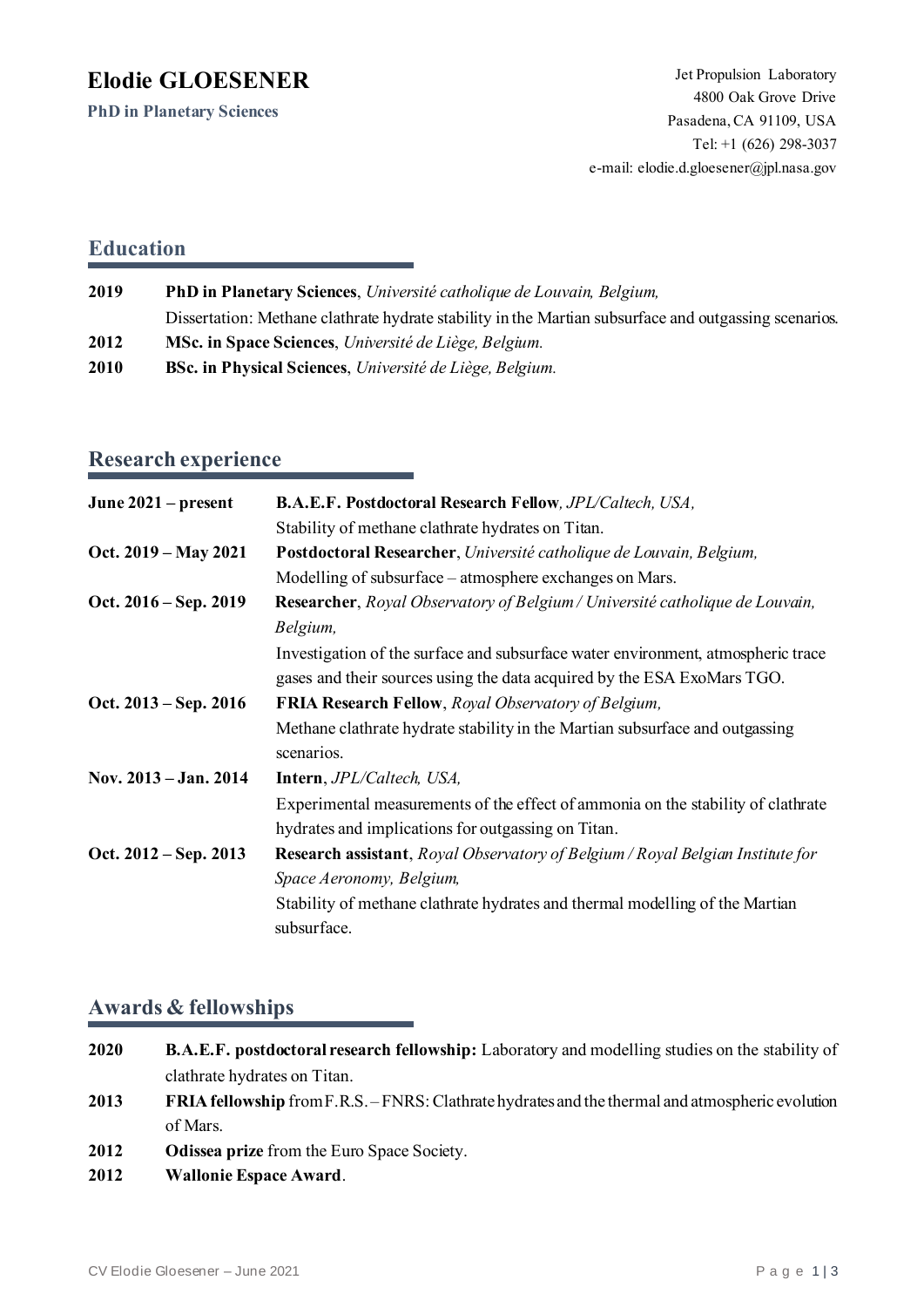### **Advising**

**Internships:** Co-advisor of several students since 2015 on different subjects.

- o Heat and water vapor transfer in the Martian subsurface using COMSOL Multiphysics.
- o Analysis of CRISM cube-data: Martian surface albedo information and identification of ice on Mars by NOMAD.
- o Thermal modelling of Didymos' moon.

**Master theses:** Co-advisor of 4 students since 2018.

- o Study of liquid brines on Martianslopes.
- o Heat effect of meteorite impacts on the degassing of methane trapped in Mars' icy soil.
- o Impacts on Mars.
- o Liquid water on present-day Mars.

### **Scientific responsibilities**

- o InSight Science Team Collaborator, 2020-present.
- o Early Career Officer of the Europlanet Society Benelux Hub, 2020-present.
- o Member of the EOS project ET-HOME (Evolution and Tracers of Habitability On Mars and the Earth), 2018-present.
- o Member of the BRAIN-be project SCOOP (Towards a SynergistiC study Of the atmOsphere of terrestrial Planets), 2015-2019.
- o Member of the EU H2020 project UPWARDS (Understanding Planet Mars With Advanced Remotesensing Datasets and Synergistic Studies),2015-2018.
- o Member of EGU PS division Early Career Scientist Team, 2013-2017.
- o Member of EGU PS division Outreach Team, 2013-2017.
- o Member of the Interuniversity Attraction Pole Planet TOPERS (Planets: Tracing the Transfer, Origin, Preservation, and Evolution of their ReservoirS), 2012-2017.

### **Skills**

#### **Languages:**

- o Mother tongue: French.
- o Fluent in English.
- o Basic knowledge in Dutch.

#### **Computer skills:**

- o Experienced with FORTRAN, Matlab.
- o Good knowledge of C++ and Java.
- o Basics of Mathematica.
- o Microsoft office, LaTeX.